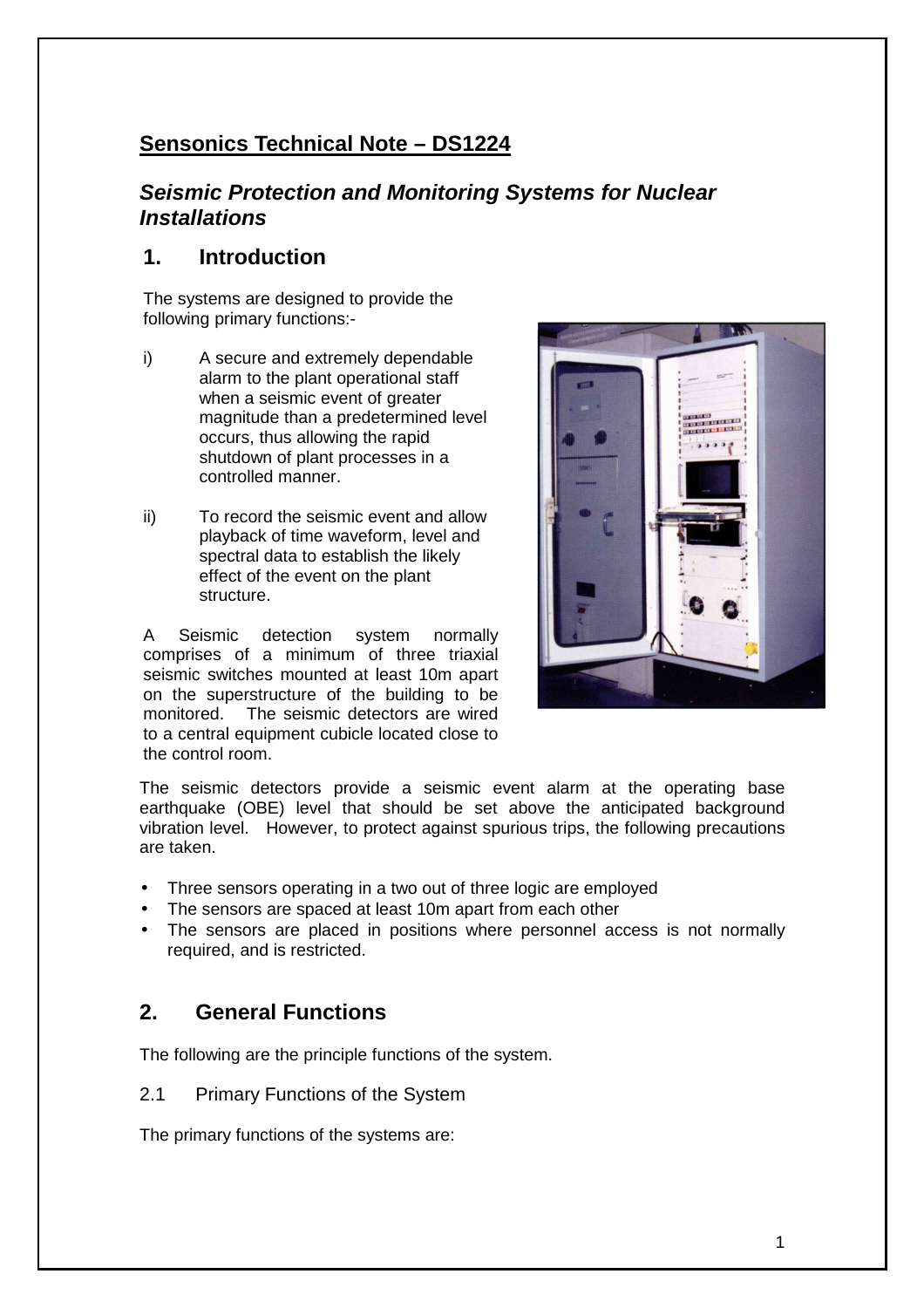- a). To provide plant operational Staff with immediate warning of a Seismic event which exceeds a predetermined intensity (amplitude) to enable them to bring the reactor to a safe condition in a controlled manner.
- b). To record the time history of any such Seismic event and allow post-event playback of frequency and amplitude data to determine the likely cause of the alarm and to estimate the extent of damage to the reactor and its surroundings.

#### 2.2 Other Features of the System

Whilst providing as effective monitoring as possible it is also necessary to reduce spurious alarms to an acceptable level.

The most likely cause of spurious alarms is local activity e.g. movement of vehicles, maintenance activities etc. Therefore to eliminate these non structure-threatening incidents three widely dispersed seismic switches are employed and a 2 out of 3 voting system utilised. The seismic detectors are set to trip at the Operating Basis Earthquake (OBE). The OBE level is chosen to give an adequate margin over and above the background ground vibration level.

In order to ensure correct operation of the system, a facility is provided to allow frequent functional checks to be made with the minimum loss of seismic event monitoring.

The seismic detectors are rigidly mounted to the main foundations of the reactor building where the structure is directly connected to the bedrock below.

The equipment supplied is based on a seismically qualified standard monitoring system.

The replay software runs on a portable PC which can be stored away from the system in a protective case and so does not require Seismic qualification. The portable PC can be connected to the data recording system when required via an RS232 link.

Failure Mode and Effect Analysis, Reliability Analysis and Availability Analysis are produced to ensure the system meets with the operational demands.

The supplier recommends a proactive maintenance regime for the correct operation of the system.

#### 2.3 System Installation Requirements

#### 2.3.1 Physical

The seismic equipment cubicle typically measures 800mm wide, 950mm deep, and 1925mm high (excluding the removable eyebolts). The cubicle stands on a plinth that may be up to 250mm high. Access is required to the front and the rear of the cubicle. The cubicle should be securely bolted to the floor, and located in a position where it will be adequately protected against secondary seismic hazards.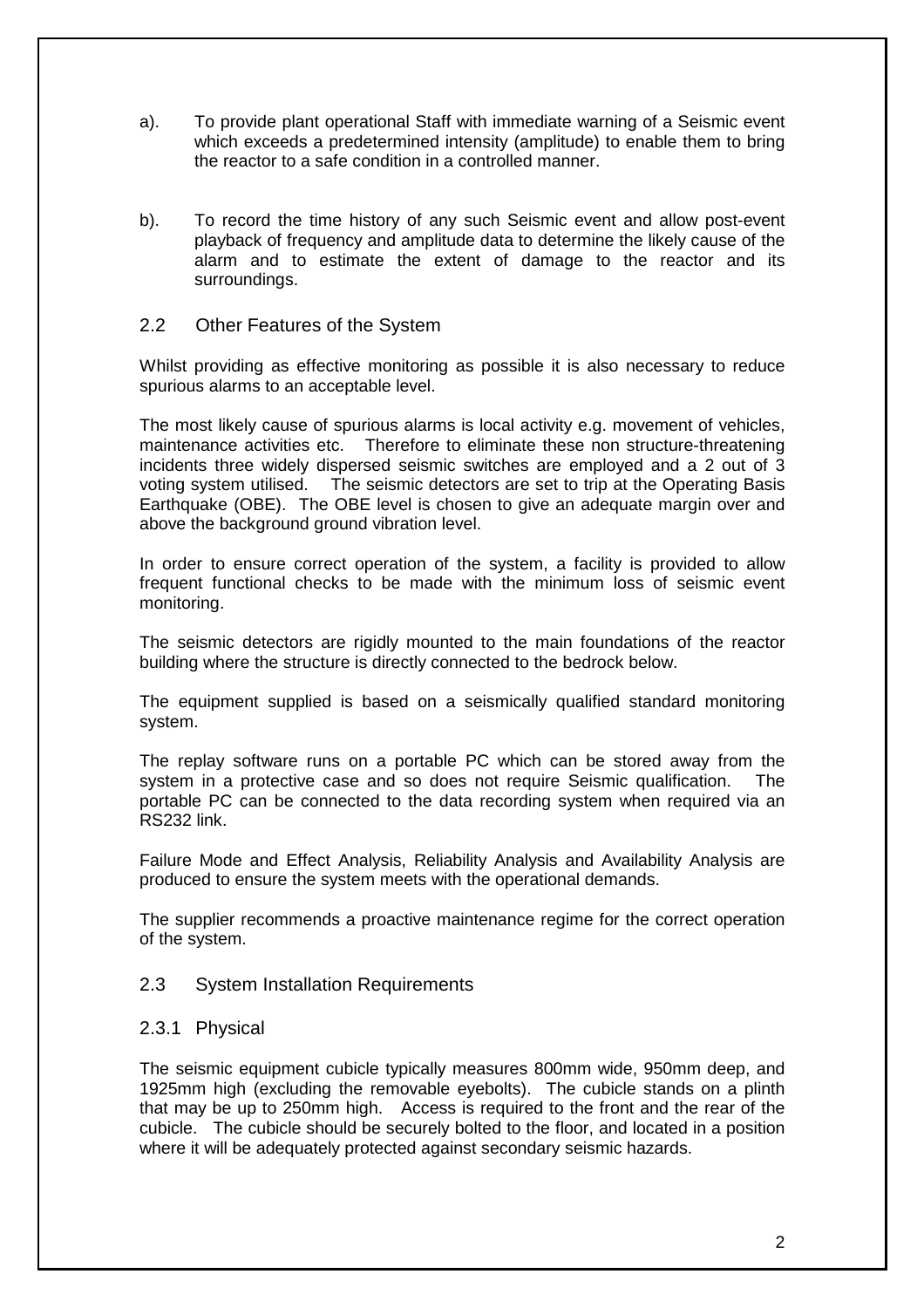## 2.3.2 Electrical

The seismic equipment cubicle requires a 110V ac, 50 Hz, supply rated at 10A or greater. The incoming/outgoing cables may enter via either the top or the bottom of the cubicle.

# **3. General System Description**

## 3.1 General

Ground motion is detected by means of three 'Seismic Switches' distributed around the site. Each switch comprises three orthogonally mounted seismic pick-ups together with electronic circuits which amplify and filter the signals produced by the pick-ups and compare these with a pre-set, adjustable threshold. If any signal exceeds this threshold, then a relay changes state. The relay contacts remain in the changed state for a (factory) pre-set length of time (0<10 sec) after the ground motion signal falls below the pre-set threshold. When this time period has elapsed, the relay and its contacts return to the original state ready for the next event.

If two seismic switches have tripped the voting system considers that a genuine seismic event has occurred and initiates the seismic event alarm output. The seismic event alarm is indicated in the Central Control Room.

The analogue dynamic signal from each of the 9 (total) seismometers is transmitted via a BS5308 armoured, individually screened, twisted pair cable to the central monitoring cubicle. The cables are sheathed in LFH material.

Each equipment assembly within the overall system contains detection circuits for 'equipment failure', and provides relay contact outputs for indication within the central monitoring unit. All the equipment fault alarm relay outputs from all the individual units are connected in series. A failure in any one of the units will cause a relay to open that will bring up a group system fault alarm on the master annunciator rack and provide a relay output for remote indication of the fault on the Group Warning system.

The system operates from a 24V dc power supply rack that is powered by a 110V, 50 Hz floating ac supply. In the event of mains failure the system will continue to operate for up to 3 hours on rechargeable batteries located in the equipment cubicle.

## 3.2 Test/Calibration Facilities

Routine calibration checks of the seismic monitoring system are achieved by means of a reference signal generated in the seismic equipment cubicle and connected via switches to the input of each seismic switch unit in turn.

It is a requirement that during calibration checking the system should not be taken off-line. The seismic switches can therefore be calibrated individually, while the system continues to function from the other two switches. During this period the seismic event alarm will be initiated if either of the other two switches trips (i.e. the voting system will continue to operate on 1 out of 2 logic).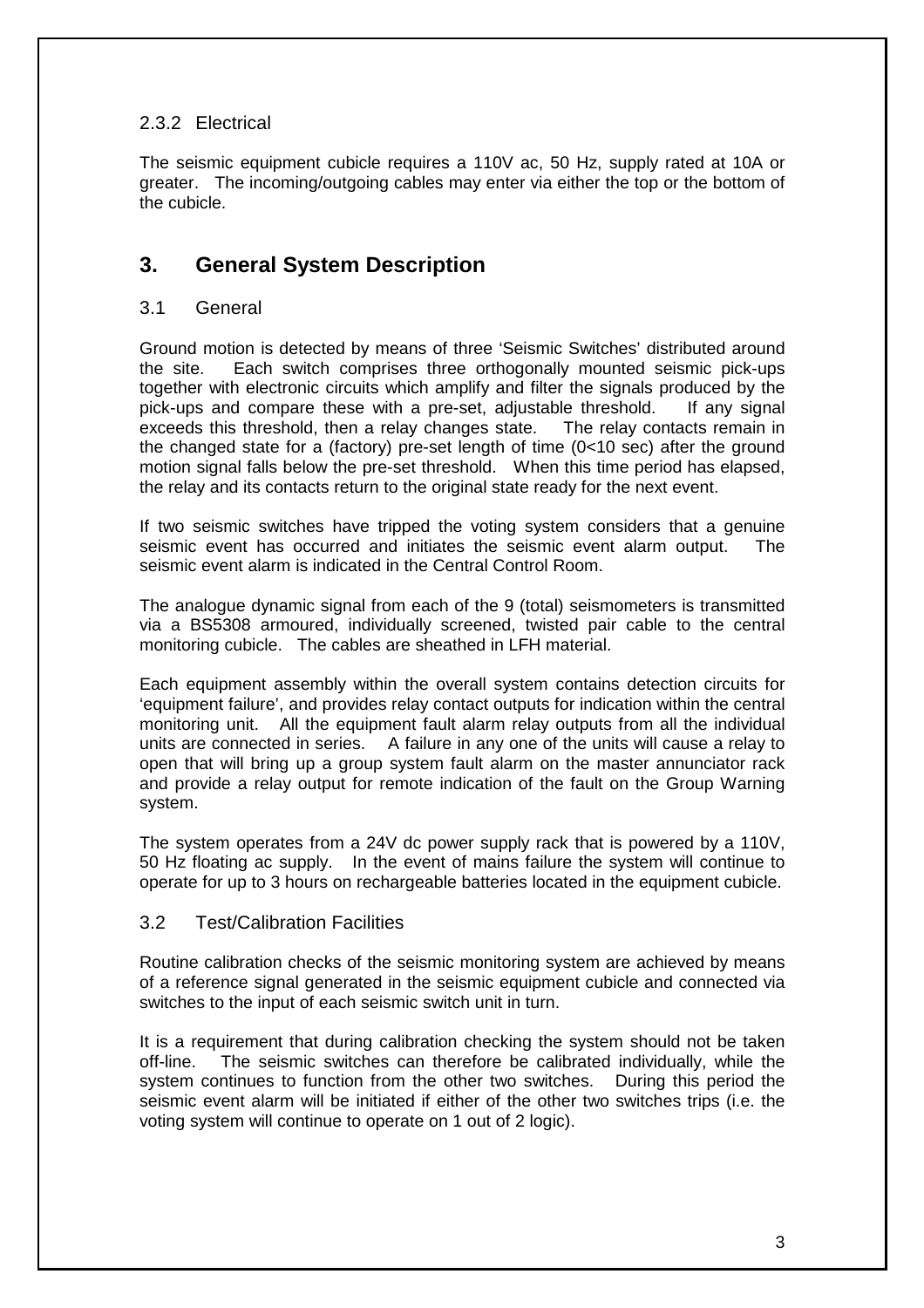The 2 out of 3 alarm voting system is duplicated and a facility to switch from one voting system to the other provided. In this way each individual voting system can be functionally tested whilst the other remains on-line.

Following calibration a system test should be performed. This is the only time that the system will be 'off-line' and should be limited to no more than 2 minutes.

#### 3.3 SA-3 Seismic Switch Seismometers

Each of the three 3-axis seismic switches are mounted on a vertical surface that is an integral part of the building structure. Each unit is to be held rigidly to the building structure by means of three anchor studs set into the concrete walls.

The housing for each seismic switch is identical and comprises a painted steel enclosure attached to a plated steel mounting plate provided with three mounting holes. The housing has a hinged lid held closed by a pair of wing nuts. The wing nuts, when tightened, pull the lid and housing together into a captive gasket which maintains the sealing of the enclosure to IP66 rating. The lid is to be padlocked to prevent unauthorised access during normal operation. A 10 pair, LFH cable enters the housing via the lower gland plate and is terminated at Klippon terminals mounted within the enclosure.

Power for operation of the seismic switches is supplied, via the 10 screened twisted pair cable, from the 48V dc power supply unit located in the seismic monitoring equipment cubicle.

The seismometers are based on Sensonics SP4 accelerometer technology. In the seismometer the signal output from each accelerometer is processed through an integral 3 channel seismic amplifier board where electronic filters damp out any higher frequency noise signals. Normally the filter –3dB point is set to 30 Hz. The full sensor specification is as follows.

| <b>Sensing Element</b>       | Piezoelectric.                                         |
|------------------------------|--------------------------------------------------------|
| Sensitivity                  | $4\sqrt{g}$ normalised to within $+/-1\%$ .            |
| <b>Frequency Response</b>    | $0.1$ Hz up to $1$ KHz (3dB).                          |
| <b>Measurement Range</b>     | 120dB dynamic.                                         |
| Noise Floor                  | 2ug rms typical $@$ 25 $°C$ .                          |
| Linearity                    | 0.1% full scale.                                       |
| <b>Shock limits</b>          | 1000g peak any direction.                              |
| Excitation                   | $±12V$ DC                                              |
| <b>Operating Temperature</b> | -30 $\mathrm{^{\circ}C}$ to +70 $\mathrm{^{\circ}C}$ . |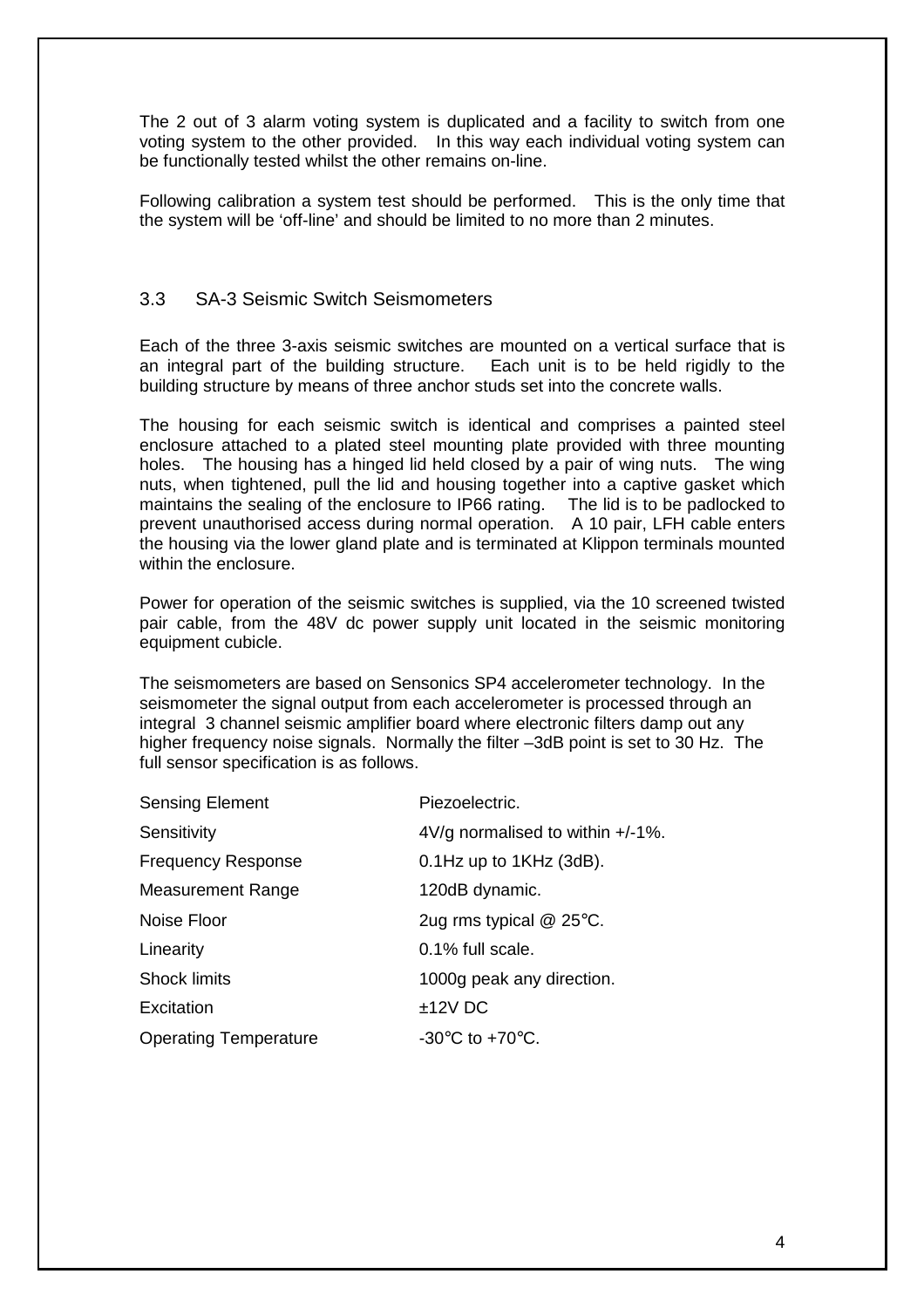

SA-3 Siesmic Seismometer & **Switch** 

From the amplifier board the signal is routed to the current output board where circuits convert the signal voltage to a signal current suitable for driving distances in excess of 500m in the plant cabling between the seismometer and equipment cubicle.

To ensure current loop integrity can be monitored the quiescent loop value is set to 12mA.

All accelerometers have compensation and normalising circuits so the output of each will be identical for a given input acceleration.

The fault alarm function is a normally energised relay and associated circuitry which continuously monitors the dc voltage from each accelerometer and the power rails; this will be de-energised if any value falls outside the set limits.

The calibration function is driven by signals from the calibration rack, these direct a 1 hertz sine wave signal to an additional piezo crystal within the accelerometer, this excites the mass to cause a known output for that axis on the measuring crystal stack.

The input signal can be injected at either of 2 levels for each axis under the control of the selector switches on the calibration rack. These levels correspond with those for the OSE and SSE trip values in the voting circuit.

Using the cal check function with the SP4 confirms satisfactory function of the entire signal path for each axis; this obviates the need for the removal of the seismic sensors for re-calibration that is necessary on other manufacturers systems.

Note: - the calibration levels will be the same for each seismometer.

#### 3.4 Seismic Data Recorders

The seismic system data logger is an industrial ruggedised P.C. with the following features:-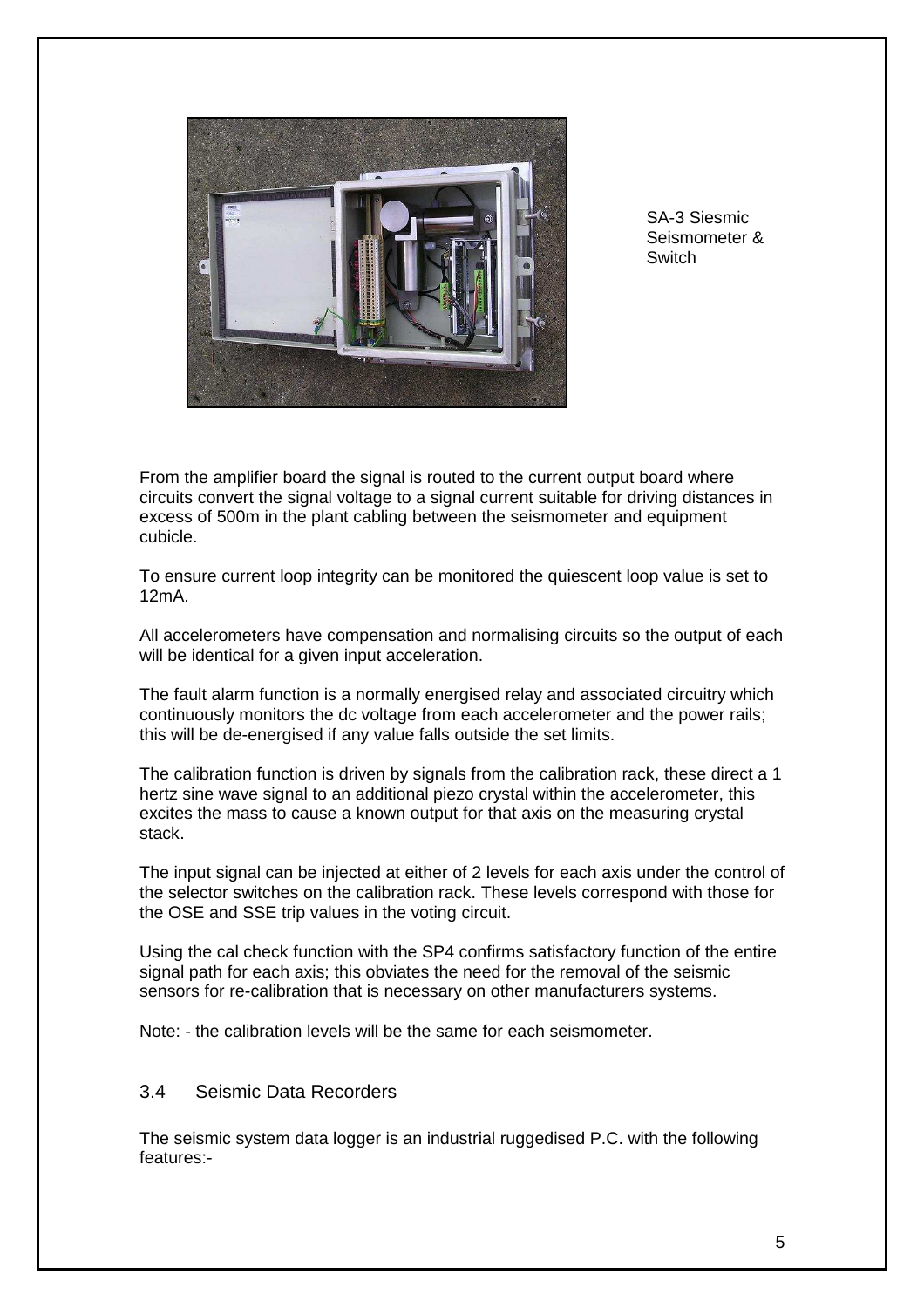- a). Processor card using a 3.0G Pentium processor.
- b). Analogue to digital input card with additional digital input/output functions.
- c). Watchdog card.
- d). PCMCIA silicon disk card.
- e). 2 x SD drive for 'event' storage and data transfer.
- f). Drawer mounted keyboard with 17" LCD monitor.

Externally mounted on a terminal rail is a digital output to relay conversion board.

3.4.1 Operation of Data Recorders

The three axis current loops from each of the three connected seismometers are terminated at the interface rack via the plant cabling terminal rail, within each channel input position is fitted a precision resistor connected to complete the loop from the seismometer.

A voltage, nominally 3V dc, will be generated across each precision resistor; these are wired to the A to D input/output card in the industrial P.C. as well as being fed to the interface rack comparator circuits

Each signal voltage is sampled and recorded in digital form at a rate of 256 samples per second.

On initial booting up into the Seismic recording program the processor will monitor the voltage level for each of the 9 accelerometer axes in order to establish the average value for each axis. This takes approximately 2 minutes.

The average value for each axis is then used as a base line to establish the zero acceleration level and also to confirm channel integrity. The long term average value is continuously updated so that in the event of any drift in a channel loop value there will be no resultant deviation from a zero 'g' average.

Acceleration levels for all 3 axes for each seismometer are continuously monitored by the PC and compared with a value selected during system commissioning.

The digitised signal voltage is stored in the PC's silicon disk memory card in a circular buffer to capture pre-event waveforms. Where no accelerations are experienced above a selected level the stored data will eventually be overwritten by new data in the buffer.

If a seismic acceleration is detected above the selected level then an event recording is triggered.

Data for all 9 axes for the period when accelerations are greater than the preset is stored in the event log. In addition the data for the following time period, duration set-up during commissioning, is also recorded, as is the data for the preceding time period, again the duration of which is set up during commissioning.

The logged event will therefore contain acceleration against time history for all axes made up from pre-event, event, and post event time periods.

On completion of the post event time period the record will be transferred to the A SD drive. Should this be defective, full or not inserted, the data will be written to the B SD drive.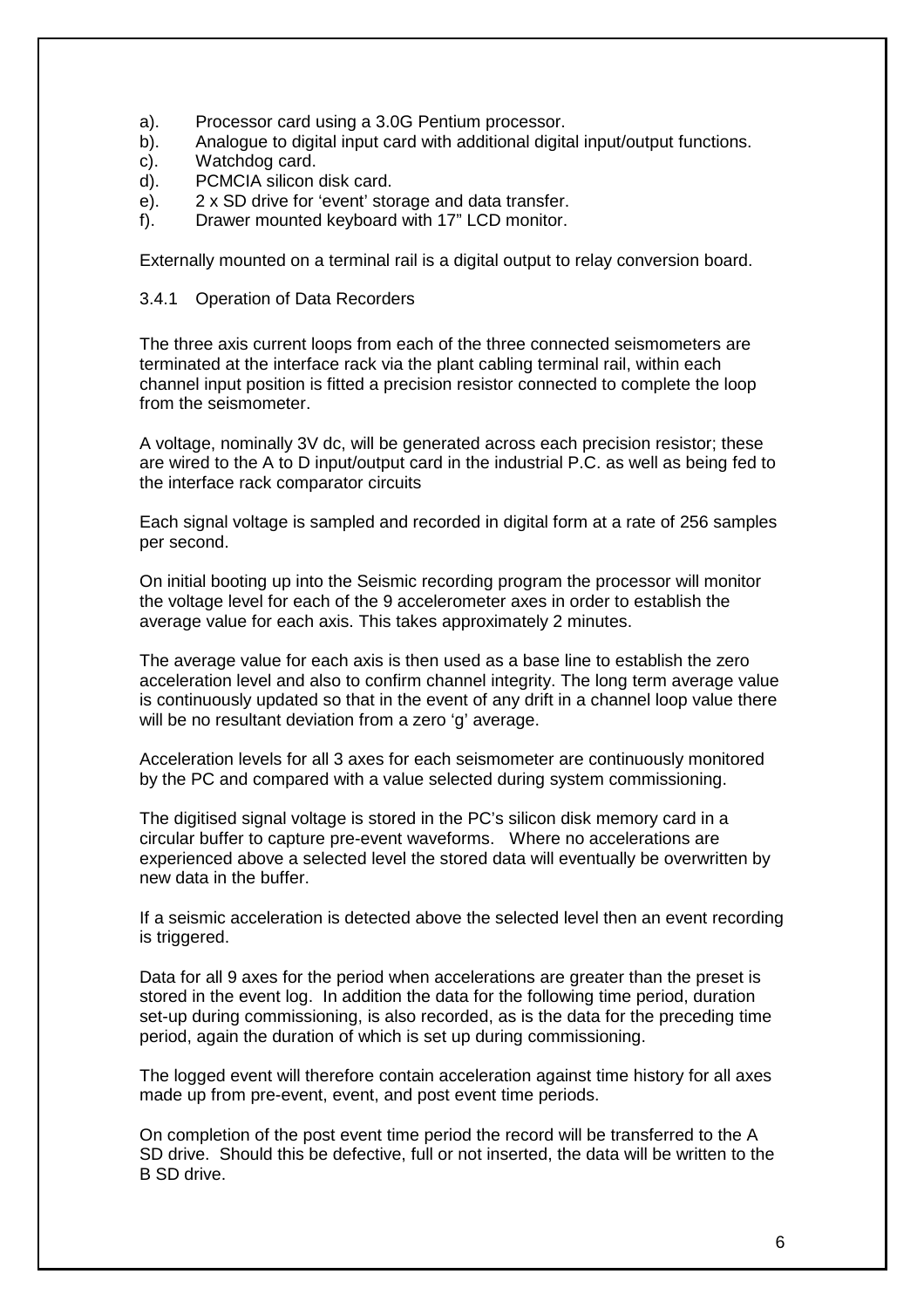The event is also stored on the silicon disk until manually erased.

The base seismic data recording program is based on the 6.2 DOS system for reliability. A Microsoft Windows compiled variant is also available.

Within the P.C. a watchdog card monitors the processor operations and maintains a health alarm relay in an energised condition, provided regular refresh signals are received, the refresh signal is created by the seismic recorder software program, if the program stops for whatever reason the watchdog card will create a fault alarm to the annunciator rack and onwards to the station alarm system inputs.

A drawer mounted keyboard and LCD display monitor for each recorder is included in the system. These are used when completing routine maintenance and functional checks to monitor the recorder system status and operations and to control the functions under test. They could also be used for reviewing any recorded event data.

Functional checks of the recorder system can be completed by signal injection similar to the seismic alarm testing, with the exception that in this case the triggering of a recording will happen whenever any of the signals exceed the pre set value for the recorder PC. If both the low and high calibration levels are above the recorder pre set then all selections on the Calibration rack will initiate recordings.

Playback analysis of the records can then be used to confirm the function of the calibration system.

Pre set values for the recording system are usually chosen to be below those for the seismic alarms so that any smaller scale seismic activity can be recorded.

#### 3.5 Replay and Analysis Software

Software is provided for a remote PC for the replay and analysis of any seismic data.

The events can also be viewed through the main system recording facility.

Seismic data is transferred by removing the SD card from the A drive of the recorder system processors, or the B drive if a fault condition for the A drive is indicated for the recorder.

Replacement SD cards must be inserted into the empty drives immediately on removal of the disk containing seismic data (otherwise an alarm will be generated).

After copying the recorded data into the replay processor the acceleration against time recorded history of each discrete event can be viewed as a trace upon a graph, the normal view is of 4 second sections of the record, however the trace can be compressed in order to view more of the event on screen.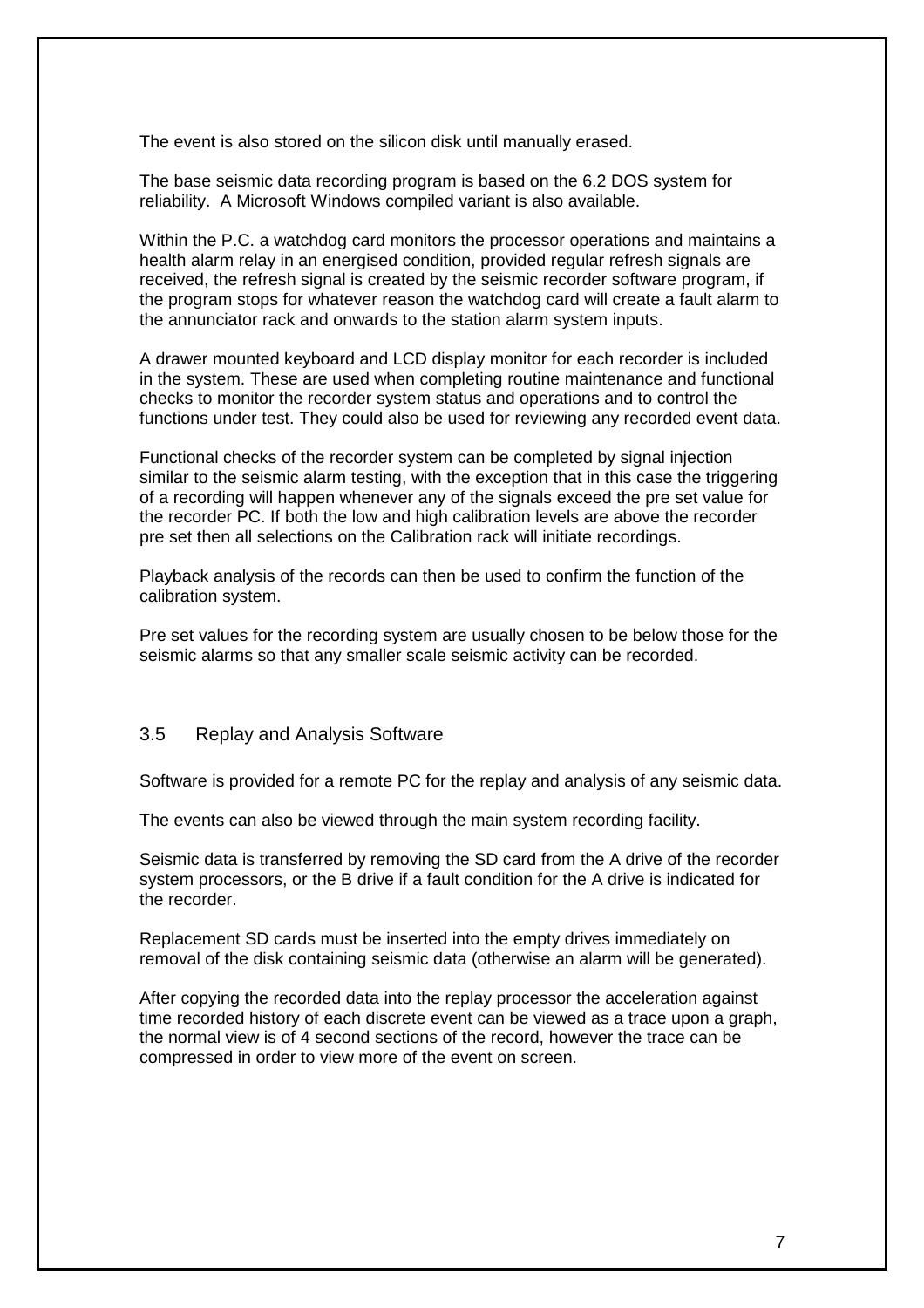

Typical time waveform display

Keyboard function keys are utilised for access to the menu parameters.

It is possible to view all 3-axis waveforms simultaneously. A zoom facility is provided for the magnitude axis to enable appropriate scaling. A capture facility permits the waveforms to be saved in an image format for exporting to report documents.

The event frequency analysis takes two forms, the first is to convert the acceleration trace by completing an FFT analysis to the frequency domain, this provides an indication of the amplitude and frequencies of the event recorded.





The second analysis is to obtain a response spectrum graph of maximum acceleration values that would be experienced by any structures with resonant frequencies of up to 40 hertz.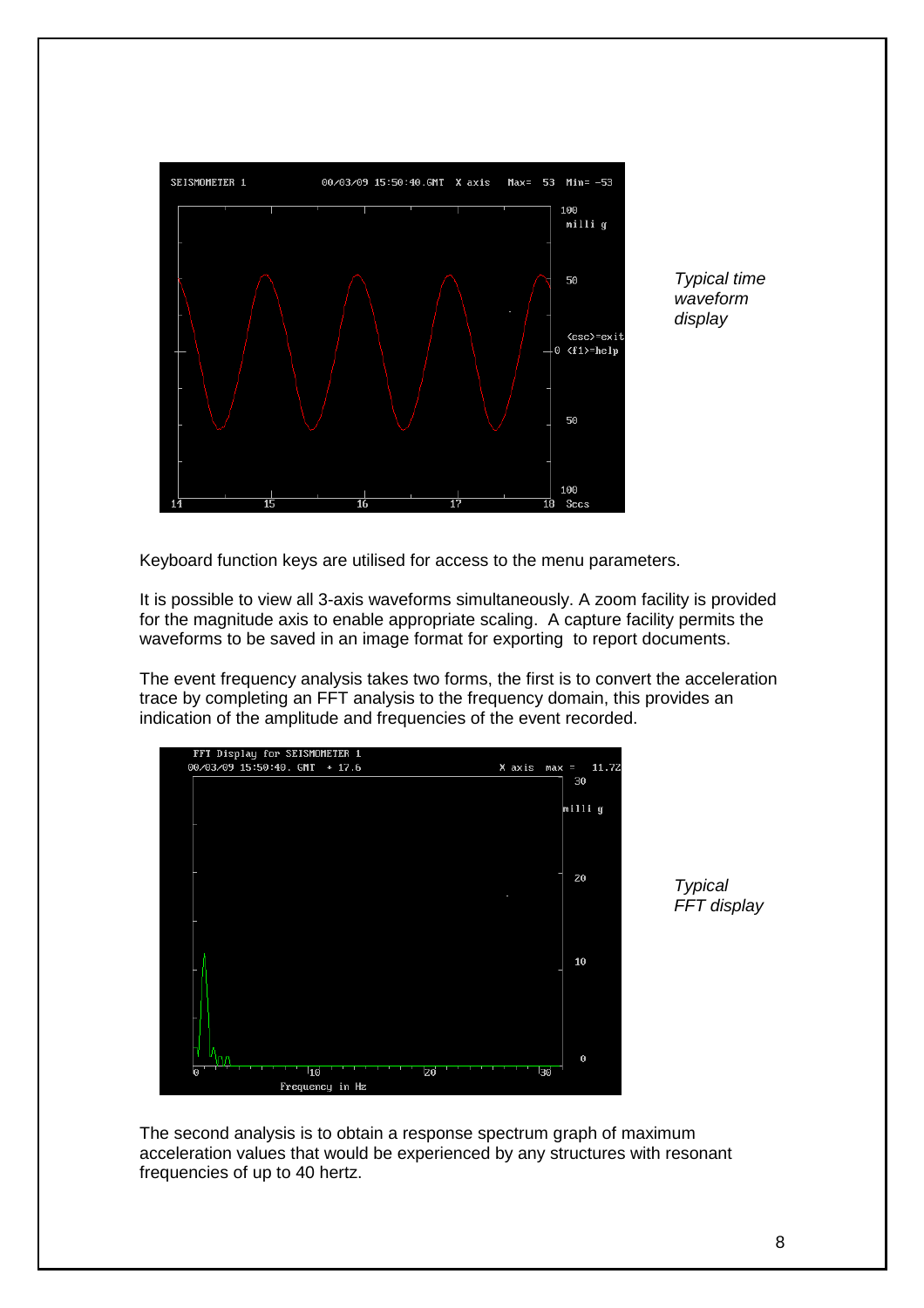

**Typical Spectral** Response display

The response spectrum uses 200 models of single axis freedom with a damping factor of 5% for frequencies between 0.1 Hz to 40 Hz.

#### 3.6 Alarm Interface Rack

The current loop signals from each axis of each seismometer are wired to the input terminals of the interface rack.

A high precision resister is fitted for each channel within the rack; this generates a voltage, nominally 3.0 volts dc, for a quiescent state acceleration signal. The voltage produced is wired to the appropriate input pin to the recorder A to D input card, to provide the seismic input data.

Within the interface rack each channel signal is fed via a full wave rectifier to two comparator circuits, these compare the incoming signal with a pre set value representing the SSE and the OSE acceleration figures for that channel.

Should the incoming signal exceed the preset value a trip condition will be created and a relay for that channel will change state to provide an input signal for the voting logic rack.

Front panel mounted LED's illuminate to indicate the tripped status for each channel at each level.

By using the calibration rack controls and internal signal source an output signal from each seismometer can be generated at levels just above either the OSE or SSE values, this allows testing of the trip circuits, and when used in combination, the voting circuits and alarms.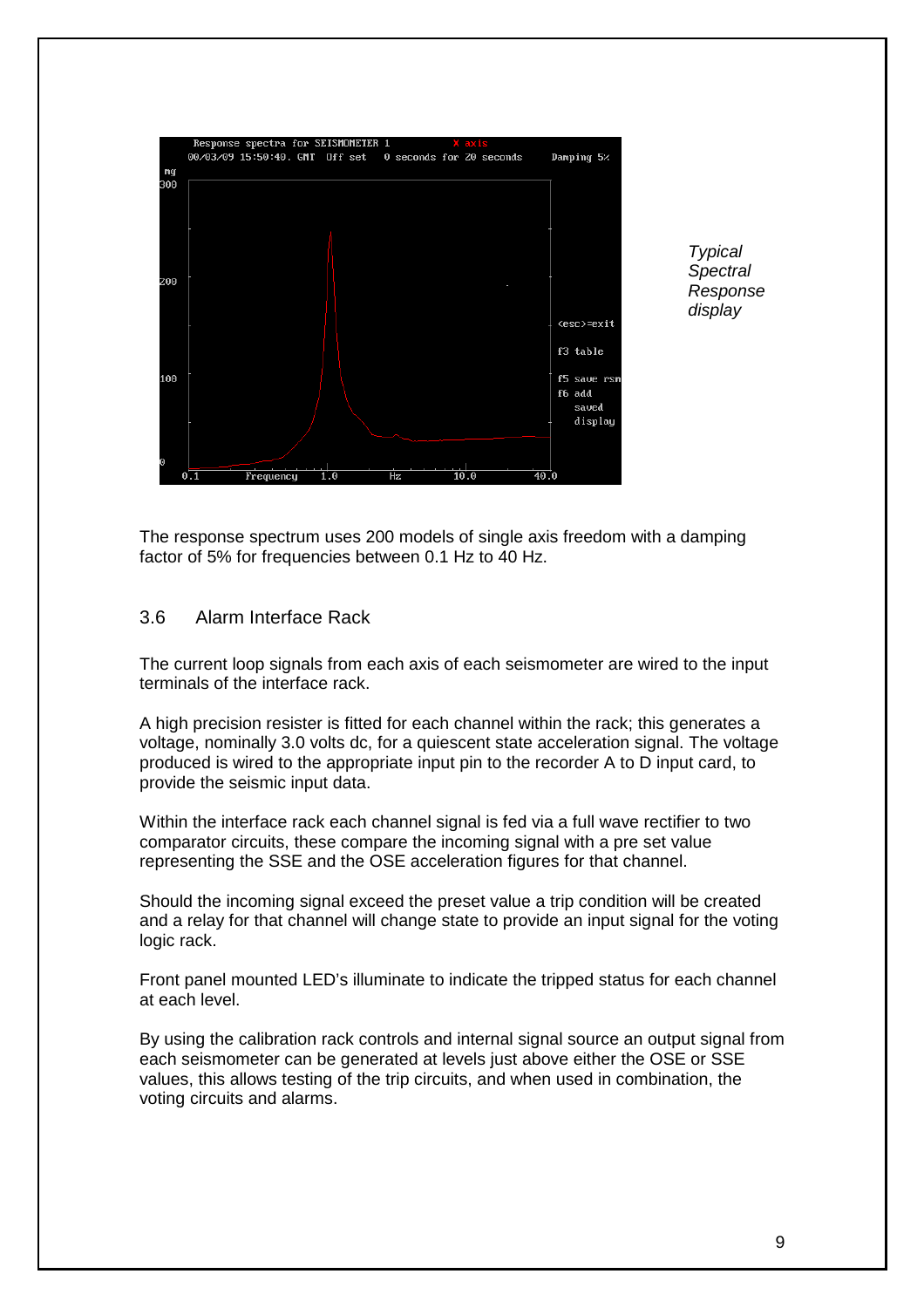## 3.7 Voting Logic Rack

The function of the voting logic circuit is to monitor the trip conditions state from the interface rack for each axis in each of the seismometers, in the event that 2 or more voted trips occur at the relevant level and axis the voting rack will cause relays to change state and so doing cause the alarm to the control room to be raised.

Principles of Operation of the Voting Alarm Systems

a). Alarm Voting

 Under normal operating conditions (i.e. calibration check not selected), when two seismic switches trip nearly-simultaneously (i.e. within the delay period of 0 to 16 seconds pre-set within the seismic switches) the voting system will deem that a seismic event has occurred. A 'Seismic Event' Alarm will be initiated together with the appropriate 'Seismic Switch Activated' alarm(s). The Event Alarm will remain activated until manually reset by the operator.

b). Seismic System Fault Alarm

 This group alarm will be initiated by any of the alarms indicated on the slave annunciator rack. These alarms will in turn be initiated by a group of faults indicated by diagnostic LED's located on the originating racks. This will provide a diagnostic chain of failure indicators from overall system fault down to specific failures.

Each main circuit board within the local alarm voting and diagnostic system has a PSU integrity alarm indicator (a green PSU OK LED) which is visible via the rear door. If such a failure occurs within the alarm voting and diagnostic system, an additional fault relay initiates a Seismic System Fault alarm.

The rack contains two circuits one for each of the OSE and SSE voted alarms.

#### 3.8 Calibration Test Rack

The function of this rack is to provide the facilities to test the seismometer signal path, recorder trip levels and axis trip and voting logic.

A calibration signal can be directed to each sensor axis, the signal from the rack is normally set to 1 hertz and at a fixed level, the actual voltage for the 2 levels required for each axis is set within the seismometer by attenuation circuits for each axis.

In addition to the internally generated 1 Hertz signal a facility is incorporated to allow an external calibration signal to be routed through the rack, this signal may be at higher frequencies, up to the filter cut off at 30 Hertz.

The seismic monitoring system is designed so that each of the three seismic switches and both of the two out of three alarm voting systems can be individually checked for correct functionality while the system remains operational.

There is also the facility to check the system function as a whole, from signal injection at the seismic detectors to the indication of a seismic event alarm. The system will be off-line for the duration of the test. The two out of three voting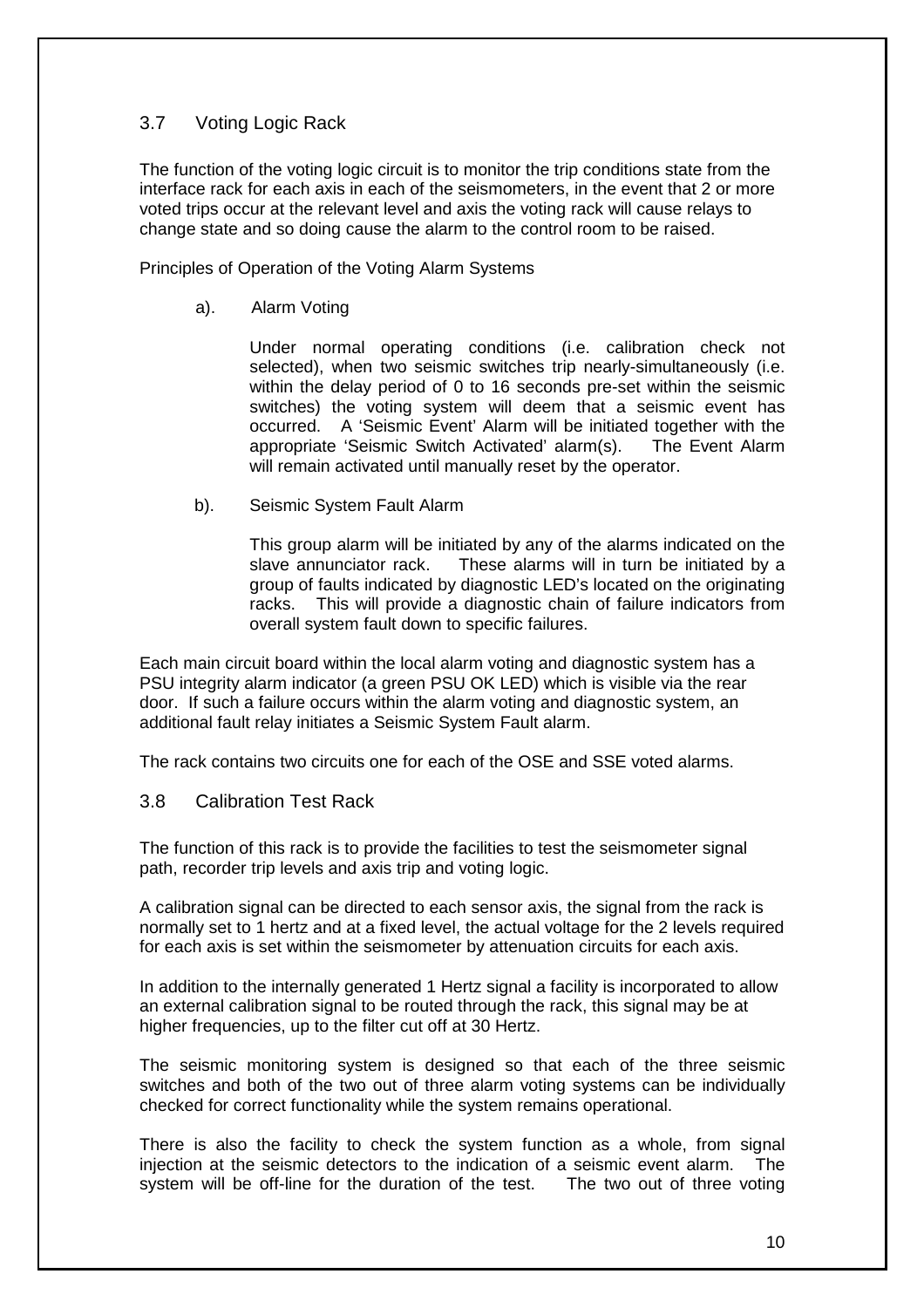system can be checked in 2 minutes using a single combination of two tripped sensors, but a full check involving all combinations of tripped sensors may take up to 10 minutes.

The Calibration Rack RA.8124 is located in the seismic monitoring equipment cubicle, provides facilities for generating and switching the calibration signals required for functionally checking the triaxial seismic switches.

The front panel contains one key operated switch and three rotary selector switches. The key operated switch enables an authorised person only (keyholder) to operate the calibration unit. The key can only be removed when the system is in the 'normal' position. This eliminates the possibility of a seismic alarm signal being generated accidentally by an unauthorised person.

In the 'normal' position the seismic monitoring system remains in normal operation and the calibration signal will not interfere with the seismic detectors.

The rotary switches select the calibration signals to the detectors. Each switch has seven positions: off, X Lo, X Hi, Y Lo, Y Hi, Z Lo, and Z Hi, and is allocated to an individual seismic triaxial detector.

With this rotary switch arrangement the user is able to select one or more seismic detectors for activation at the same time. The alarm voting systems can be checked when two or more seismic detectors are activated.

The X, Y, Z and Hi, Lo selection is achieved by BCD-coded digital signals transmitted to the three seismic switches via the 10 screened twisted pair cables.

The front panel keyswitch also operates a relay providing a signal to the master annunciator rack, indicating that the seismic switches are not in normal operation. The 'seismic calibration check' indicator on the master rack front panel will illuminate.

These checks should be carried out at the following intervals (to be confirmed by the availability/reliability analysis).

| Trip levels         | - Weekly  |
|---------------------|-----------|
| 2 out of 3 Voting   | - Monthly |
| <b>System Check</b> | - Monthly |

#### 3.9 Battery Backed Power Supply Racks

During normal operations the seismic triggering system is powered by dual dc supply racks each of which has sufficient capacity to power the circuits, and also a battery charging circuit to provide a charge to a battery pack at 24.0 volts.

The dc power is derived from the 110V 60 Hz ac input through transformer and regulated control circuits. Indicating LED's are provided to show satisfactory supply status for both the normal power supply and the battery charger supply and that the battery pack (if required) is connected.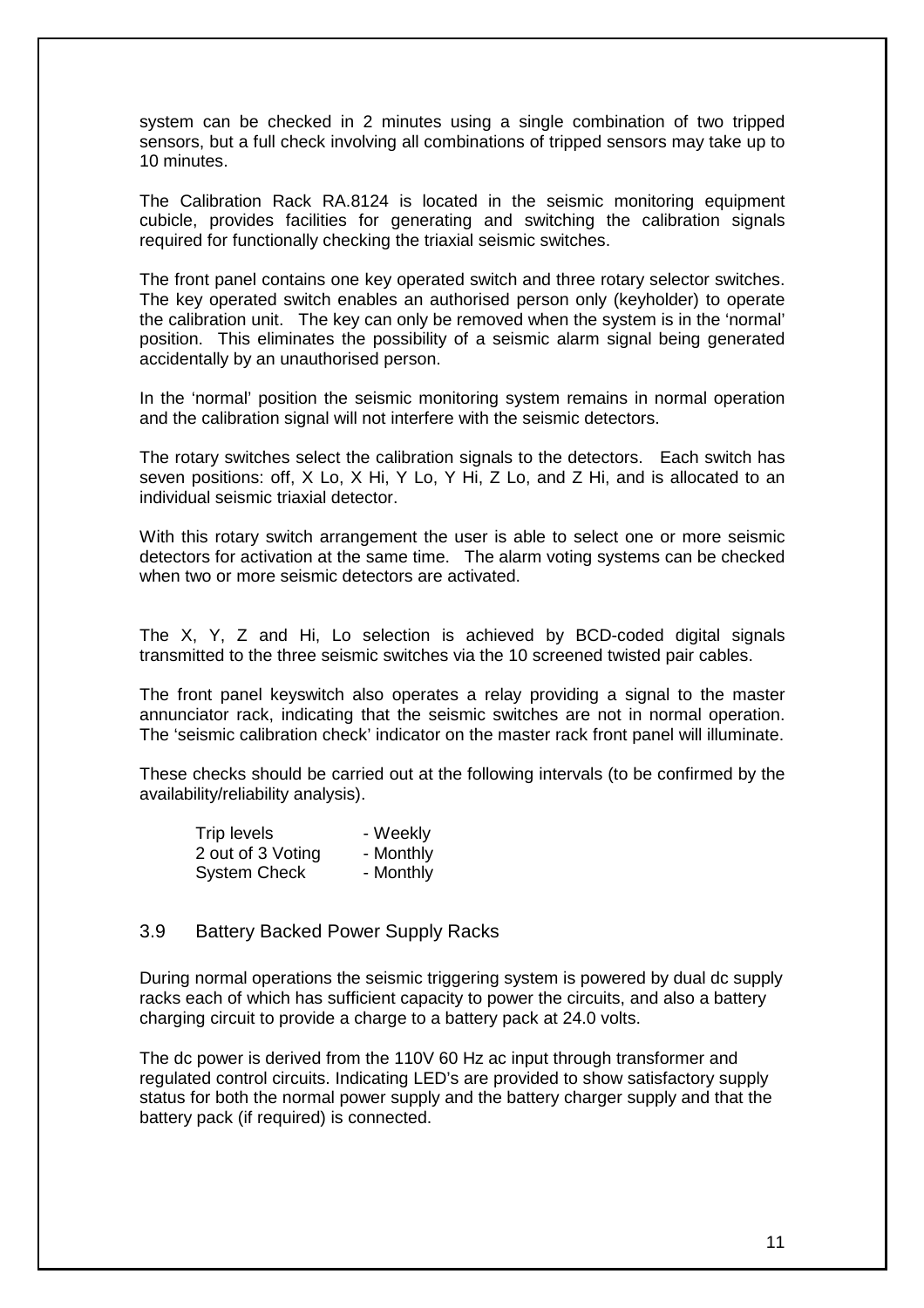A health alarm relay is provided in each power supply and a further relay connected to the battery pack which will provide alarm contacts to the alarm system if power failure occurs in either circuit or the battery pack is disconnected.

When mains power is lost the battery packs (if fitted) will maintain supplies to the Seismic Alarm System, this comprising all of the cubicle racks except the recorders which have their own UPS racks, plus all of the seismometers, until the battery packs become discharged.

The target battery back up time period is 3 hours, Yuasa extended life batteries can be used with a capacity of 70 A hours to ensure the back up time is maintained to beyond the recommended replacement lifetime of 5 years.

#### 3.10 System Cubicle

The seismic system cubicle will be provided with the following facilities.

- Seismically Qualified Cubicle to IEEE std 344
- Dimensions 1775mm x 800mm x 950mm deep (inc plinth)
- Fully wired for application
- Alarm Shutdown interlocks and mains power isolators
- Distribution terminal rails (20% spare) and resettable fuse arrangement
- De-humidifiers
- Convenience sockets and internal lighting
- Earth bus bars for cable screen terminations
- EMC to Def Stan 59-41

All power supply racks will be housed in the panel, the alarm indications, interface and voting racks, and the recorder P.C. will also be housed in the panel such that all indicators will be visible through the door panel glass.

The picture below illustrates a full Sensonics seismic protection system undergoing type testing on a earthquake simulation table.



1. Customer Isolator Panel

2. System Cubicle

3. Seismic Switch / Seismometer **Arrangement**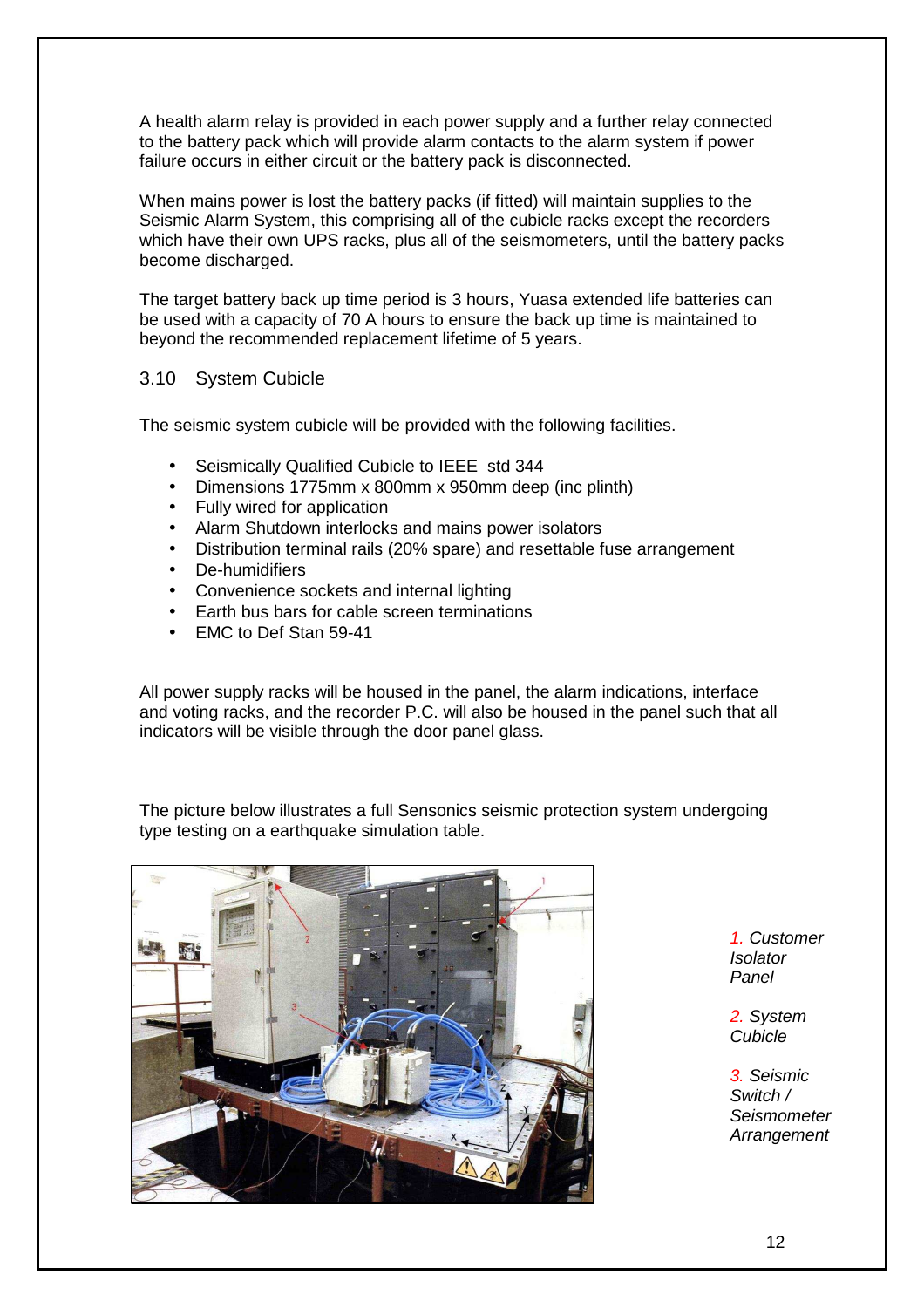Mains power for the system will be fed via changeover relay contacts, if this power feed is lost, the relay will operate and bring in an alternative power supply if available to the system.

An alarm will be raised and local indication will be provided to indicate normal power supplies have been lost.

The alarm outputs from the seismic system are set as latching as standard and will have to be reset at the system cubicle.

The alarms for this system do not have a flashing mode so there is no accept function.

## 3.9 Interfaces

The Seismic Monitoring and Triggering System is for the most part a stand alone system. Other than the power supplies to the system the only customer interface connections are alarm outputs to the main control room for the shutdown function.

The interfaces between the seismic switches and the main system panel shall be made with individually screened twisted pair cable in a multi-core armoured arrangement.

Recommended - BS5308 PT1 Type 2 16/0.2 overall diameter 20.9mm.

Two separate indicator racks are fitted to the panel to provide high visibility indication of the alarm status. One rack is for fault indication, the other for event indication (see below).